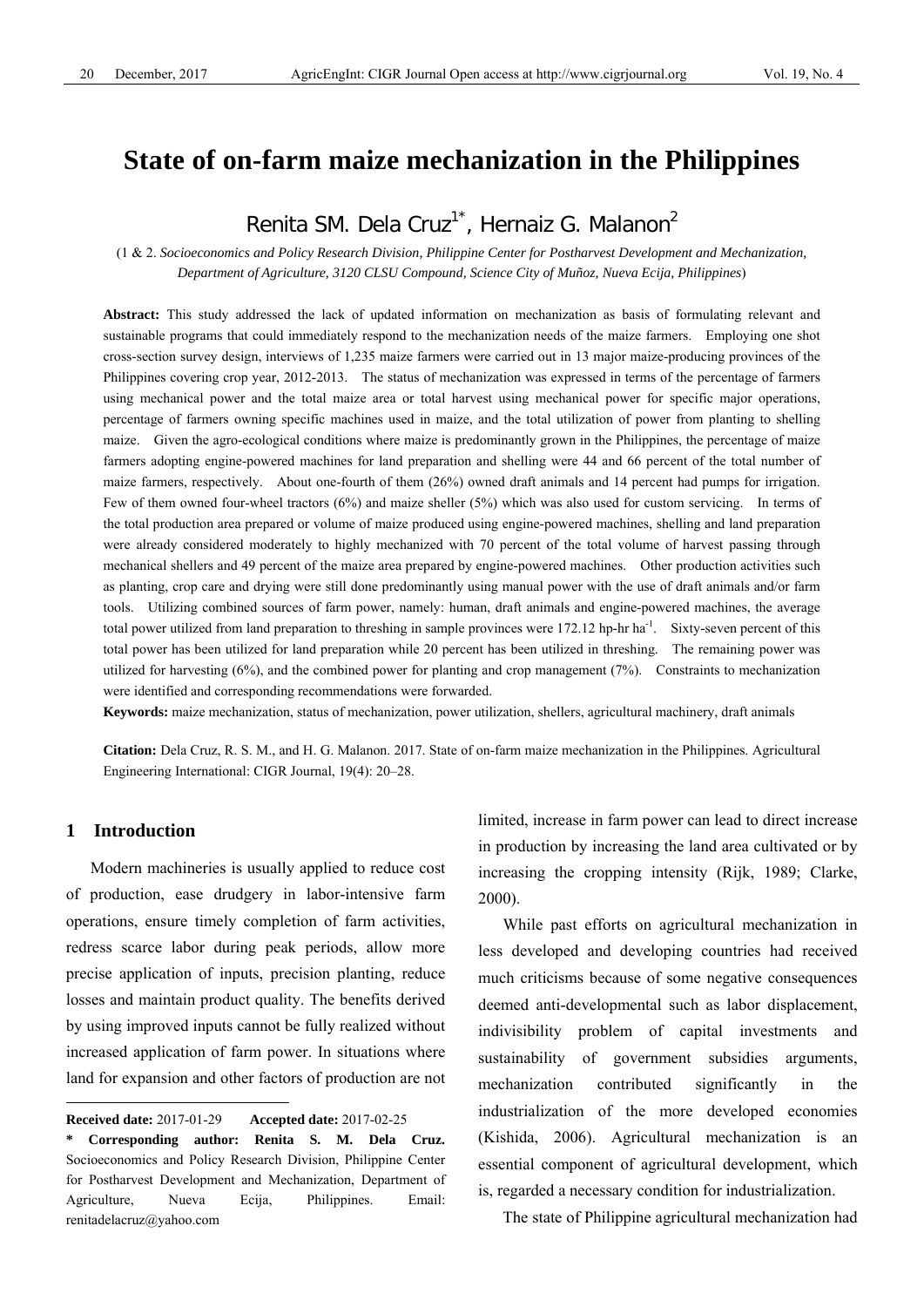been characterized by very low mechanization levels and sluggish growth. The gains in agricultural mechanization in the Philippines from 1968 to 1990, as reported by the Regional Network on Agricultural Machinery (RNAM), was a trivial  $0.322$  hp ha<sup>-1</sup> (PCARRD, 2002 and 2009). In 1990, the country ranked  $9<sup>th</sup>$  out of 12 selected Asian countries in terms of agricultural mechanization level with  $0.52$  hp ha<sup>-1</sup> while countries such as Japan and Korea already posted 7.00 and 4.11 hp  $ha^{-1}$ , respectively. The level of agricultural mechanization was updated by Rodulfo et al. (1998) to  $1.68$  hp ha<sup>-1</sup> but since it only covered rice and maize farms in selected areas, the general level of agricultural mechanization at 0.52 hp ha-1 is still widely used. In 2016, Dela Cruz and Bobier determined the available farm power to be  $2.31$  hp ha<sup>-1</sup> for rice and corn.

As embodied in Philippine laws, the Agriculture and Fisheries Modernization Act (AFMA) of 1997 and Agricultural and Fisheries Mechanization (AFMech) Law of 2012, the country needs to accelerate agricultural mechanization as a means to increase farm income and modernize agriculture. To achieve these goals, one of the strategies adopted by the government is to unify research and development (R&D) efforts and strengthen technology transfer to farmers. Toward these objectives, the conduct of updated and comprehensive review of the status of mechanization and an assessment of machines suitable to farmers and their farm conditions are deemed necessary. A deeper and broader understanding of the multi-faceted aspects of farming is required as mechanization impinges on the specific characteristics of the farmers as well as the agro-ecological, socioeconomic and technical conditions of the production area. The study assessed the status of on-farm maize mechanization in the Philippines and identified the constraints in the adoption and/or utilization of engine-powered machines. Results of this study will provide bases of formulating commodity-based recommendations for appropriate mechanization strategies and baseline information for future evaluation of existing mechanization programs.

# **2 Methodology**

# **2.1 Research design and sampling of respondents**

The project employed one shot cross-sectional

research design. It included 13 regions in the country and focused on the on-farm activities of maize farmers in 13 maize-producing provinces. The survey covered farmers' operations for the previous two cropping seasons; second cropping of 2011 and first cropping of 2012.

The total respondents of 1,235 maize farmers were determined by applying the Slovin's formula, using a three percent margin of error. The sample provinces were selected using multi-stage sampling. The study limited the sampling frame on the key maize areas identified by the Department of Agriculture on the premise that government efforts on mechanization are concentrated on these areas. Majority of the selected provinces representing each of the 13 regions, comprised at least 40 percent of the total regional physical area planting maize. After the selection of sample provinces, representative municipalities from each provincial district were chosen based on the provincial average crop yield. The sample size for each municipality was determined using proportional allocation and the sample respondents were selected at random. The provinces covered were: Pangasinan, Isabela, Tarlac, Ifugao, Occidental Mindoro, Camarines Sur, Iloilo, Cebu, Leyte, Bukidnon, Davao del Sur, South Cotabato, and Agusan del Sur.

# **2.2 Data collection**

Data were primarily collected through personal interview using structured questionnaires. Pre-testing of survey instruments was done to determine the effectiveness and ascertain the reliability and validity of the questionnaires. Key informant interview, actual field observation and secondary data collection were also done to supplement gathered information and gain deeper knowledge on the details of issues surrounding agricultural mechanization. Key informants included staff from the Regional Field Units of the Department of Agriculture specifically the Regional Agricultural Engineering Group (RAEG) and Maize Coordinators, Provincial Agriculture Offices, Municipal Agriculture Offices and other entities involved in agricultural mechanization.

# **2.3 Analytical procedure**

Descriptive statistics such as percentages, frequency distribution, cross tabulations and measures of central tendency were used in analyzing the information gathered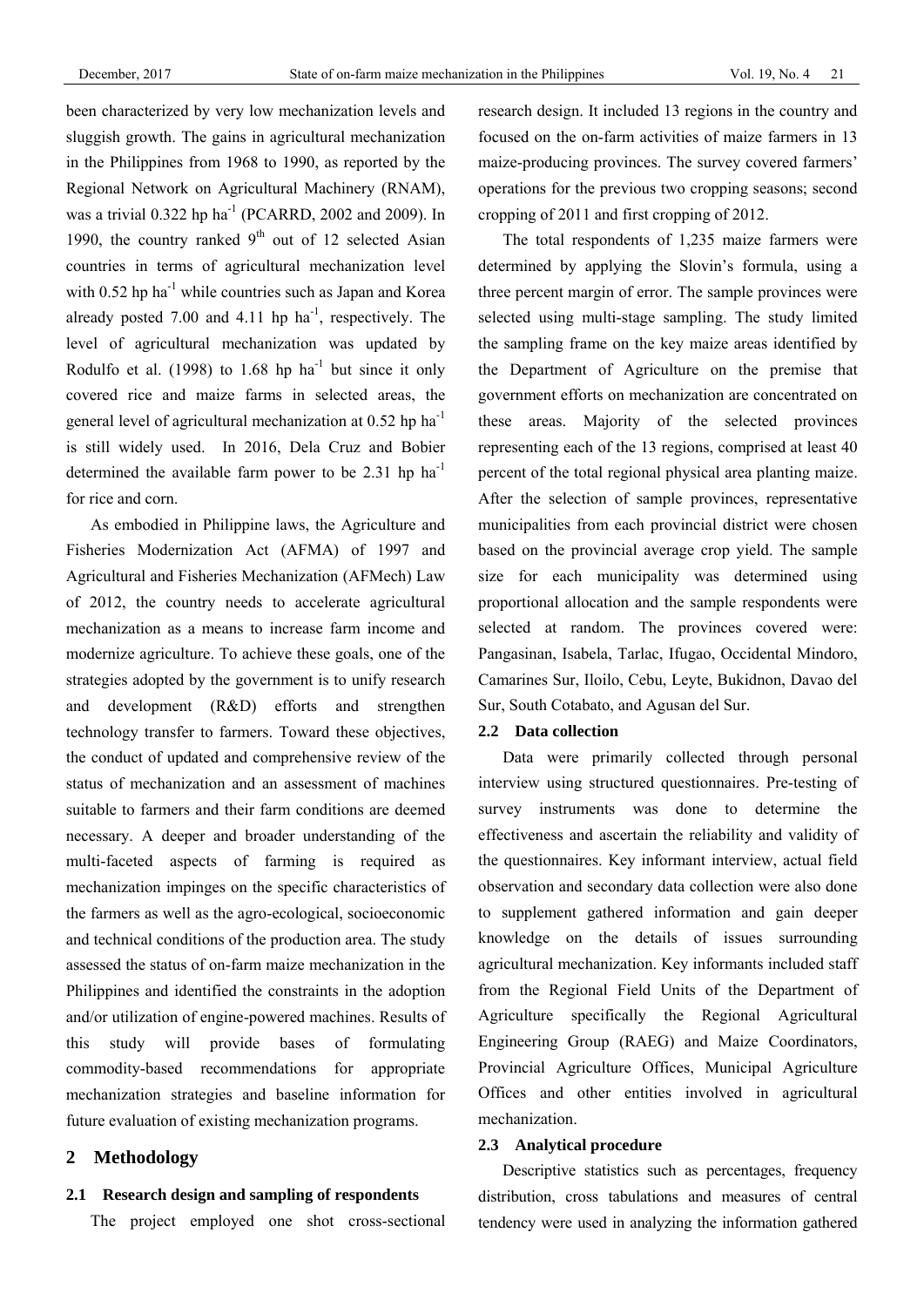applying the Statistical Package for Social Sciences (SPSS). Computations of the different indicators of level of mechanization were done using the following equations which were adopted from the methods utilized by the Agricultural Machinery Development Program (AMDP), University of the Philippines, Los Baños:

a. Percent area mechanized  $(\%)$  = [area mechanized (ha)/ total area (ha)] $\times$ 100

This refers to the portion of the respondents' total farm area that was accomplished or completed by using mechanical power. This is also termed as mechanization degree or extent of mechanization in several studies.

b. Percent farmer-user  $(\%)$  = [(number of user of a specific machine)/total number of respondents)] $\times$ 100

This refers to whether the farmer-respondent uses machines (e.g., tractor, pump set, thresher, etc.).

c. Level of power utilized  $=$  nominal power of engine used (hp) $\times$ efficiency factor $\times$ number of units $\times$ number of hours used per ha

This refers to the total hp-hr  $ha^{-1}$  utilized from three sources of power: human, man-animal and man-machine for all on-farm operations. The total hp-hr  $ha^{-1}$  per operation were derived based on the following assumptions:

The specific nominal horsepower values utilized by the respondents were adjusted for standard efficiency values. These efficiency values were established by Agricultural Machinery Testing and Evaluation Center (AMTEC) and were considered as standard values for the country.

 $Eff_e = Prime$  mover efficiency at 0.80

 $Eff<sub>t</sub>$  = Transmission efficiency at 0.80

 $Eff<sub>b</sub>$  = Belt efficiency at 0.95

 $Eff<sub>PTO</sub>$  = Power take off (PTO) efficiency at 0.90

 $Eff<sub>db</sub> = Drawbar efficiency at 0.75$ 

 $Eff<sub>e</sub>$ ,  $Eff<sub>t</sub>$  and  $Eff<sub>b</sub>$  were used for machineries such as hand tractor (all types), combine harvester, reaper, pump set, thresher and sheller while  $Eff_e$ ,  $Eff_t$ ,  $Eff_{PTO}$  or  $Eff_{db}$ were applied for four-wheel tractors, depending on the attached implement.

In the case of manual horsepower or power derived from manual labor, standard horsepower values were 0.10 hp for males and 0.075 hp for females. In the case of draft animals, standard horsepower value of 1.0 hp was used Stevenson and Wassersug, 1993).

d. Ownership of draft animal  $=$  (number of farmers with draft animal/total number of farmers responding) $\times$ 100

This refers to whether the farmer-respondent owns draft animals (carabao, cattle or horse).

e. Ownership of engine-powered machine = (Number of farmers with specific machine/total number of farmers responding) $\times$ 100

This refers to whether the farmer-respondent owns a specific machine (e.g., hand tractor, pump set, thresher, etc.).

# **3 Results and discussion**

## **3.1 Characteristics of maize farmer-respondents**

The mean age of maize farmers is 49.12 years old (Table 1), majority of whom have not attended seminar or training (60%) about maize for the last five years, and not a member to any farmers' organizations (58%). Most of them are owners of the maize area that they cultivate (67%), have access to credit either from formal or informal sources (67%), and plant maize twice a year (63%). In terms of available farm labor, majority of them have 1-2 members of the household that could help in farming operations (63%). When asked about the adequacy of labor during peak periods of planting and harvesting, more than three-fourth (78%) mentioned that labor is still adequate.

#### **3.2 Maize farmers mechanizing farm operations**

Across all provinces, 44 percent of the maize farmers have been mechanizing their land preparation (Table 2). More than half (56%) of the maize farmers are not using engine-powered machines in land preparation. The study of Gerpacio et al. (2004) could shed light on the results taken. Of the 24 villages from eight major maize-growing regions covered by their study, 91 percent of the maize areas were situated in upland plains (33%) and/or rolling-to-hilly areas (58%). Only 17 percent were situated in the rainfed lowlands. The agro-ecological conditions where maize are generally produced, like upland plains and rolling-to-hilly areas do not permit the effective utilization especially of high-powered machines.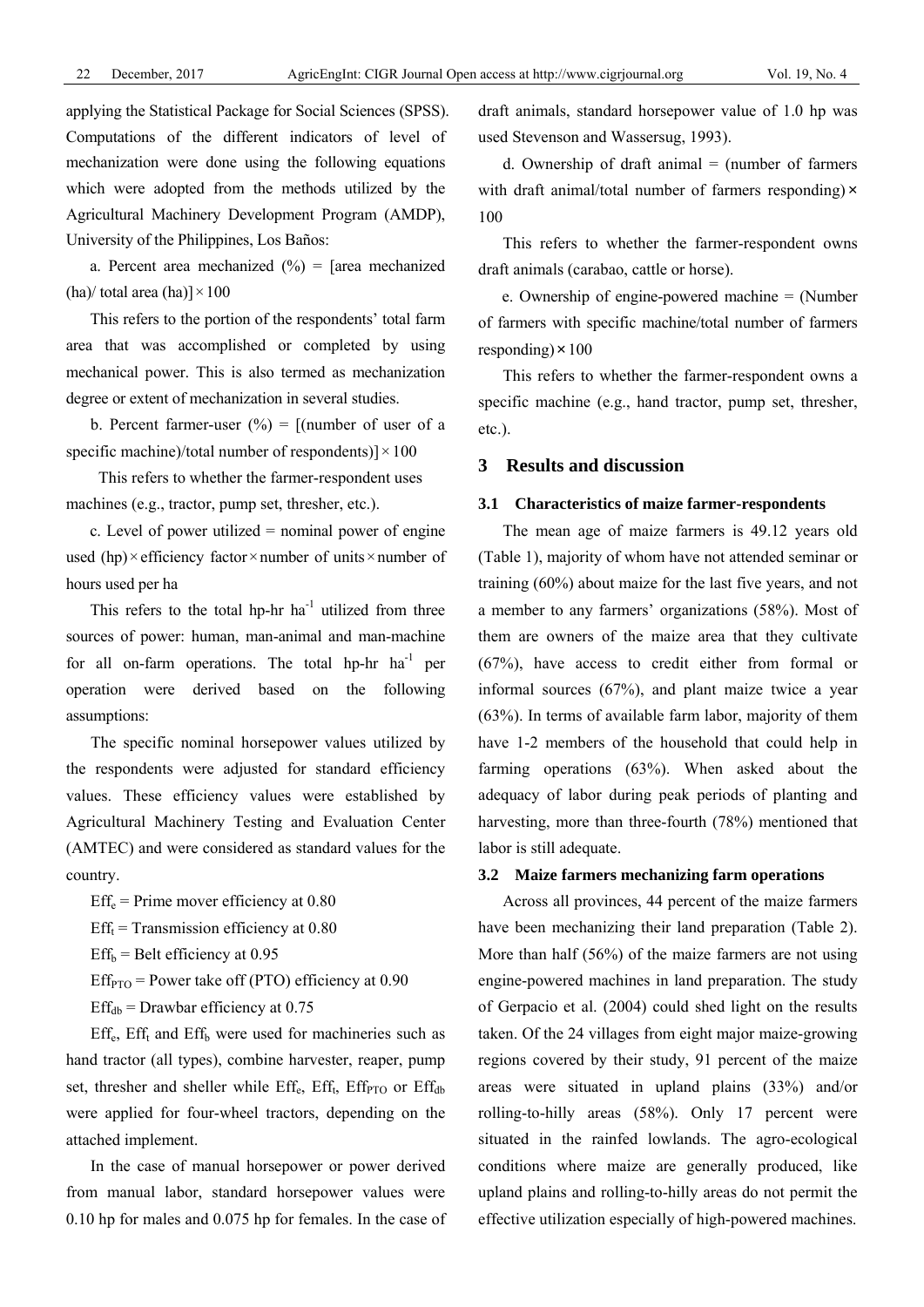**Table 1 Characteristics of maize farmer-respondents,** 

**Philippines, 2012-2013** 

| Characteristic                                                                          | Value |
|-----------------------------------------------------------------------------------------|-------|
| 1. Age, $yr$                                                                            | 49.12 |
| 2. Attendance to seminar or training related to maize, % reporting                      |       |
| Yes                                                                                     | 40    |
| No                                                                                      | 60    |
| 3. Membership to farmers' organization, % reporting                                     |       |
| Yes                                                                                     | 42    |
| N <sub>0</sub>                                                                          | 58    |
| 4. Access to credit, % reporting                                                        |       |
| Yes                                                                                     | 67    |
| N <sub>0</sub>                                                                          | 33    |
| 5. Land tenure, % reporting                                                             |       |
| Owner                                                                                   | 67    |
| Leaseholder                                                                             | 9     |
| Share-tenant                                                                            | 24    |
| 6. Maize area planted/farmer, % reporting                                               |       |
| $< 1.0$ ha                                                                              | 50    |
| $1.1 - 2.0$ ha                                                                          | 26    |
| 2.1-5.0 ha                                                                              | 17    |
| $>5.0$ ha                                                                               | 7     |
| 7. No. of maize cropping/year, % reporting                                              |       |
| Once                                                                                    | 29    |
| Twice                                                                                   | 63    |
| Thrice                                                                                  | 8     |
| 8. Available family labor, % reporting                                                  |       |
| None                                                                                    | 19    |
| $1 - 2$                                                                                 | 63    |
| $\geq$ 3                                                                                | 18    |
| 9. Local labor available for hire during peak of planting or harvesting,<br>% reporting |       |
| Adequate                                                                                | 78    |

**Table 2 Percent of maize farmers adopting engine-powered machines for different farm operations, selected maize-producing provinces, Philippines, 2012-2013** 

Scarce 22

|              |                                  |                        | Operation  |                       |                |
|--------------|----------------------------------|------------------------|------------|-----------------------|----------------|
| Province     | Land<br>Preparation <sup>1</sup> | Crop Est.<br>$/Care^2$ | Harvesting | Shelling <sup>3</sup> | $Drying^3$     |
| Pangasinan   | 93                               | $\theta$               | $\theta$   | 78                    | $\theta$       |
| Isabela      | 86                               | $\theta$               | $\theta$   | 97                    |                |
| Tarlac       | 89                               | $\theta$               | 1          | 92                    | 0              |
| Mindoro Oc.  | 81                               | $\theta$               | $\theta$   | 99                    | 0              |
| Cam. Sur     | 10                               | $\theta$               | $\theta$   | 88                    | 10             |
| Ifugao       | 40                               | $\theta$               | 1          | 83                    | 0              |
| Iloilo       | 7                                | $\theta$               | $\Omega$   | 80                    | 5              |
| Cebu         | 22                               | $\theta$               | $\Omega$   | 1                     | 0              |
| Leyte        | 4                                | $\theta$               | $\theta$   | 4                     | $\overline{c}$ |
| Bukidnon     | 61                               | $\theta$               | $\theta$   | 93                    | 0              |
| Davao Sur    | $\theta$                         | $\Omega$               | $\theta$   | 54                    | 3              |
| Cotabato So. | 43                               | $\theta$               | $\theta$   | 58                    | 0              |
| Agusan Sur   | 42                               | $\theta$               | $\theta$   | 37                    | $\Omega$       |
| All          | 44                               | $\theta$               | $<$ 1      | 66                    | $\overline{c}$ |

Note:<sup>1</sup> Plowing and harrowing; <sup>2</sup> Seeding, fertilizer application, weeding and spraying; <sup>3</sup> Percent volume.

More number of maize farmers (>80 percent) from the provinces of Pangasinan, Tarlac, Isabela, and Mindoro Occidental have adopted engine-powered machines in land preparation while the percentage of maize farmers mechanizing land preparation was lowest in Davao del Sur, Leyte and Iloilo. It is implied that draft animals are still largely used or zero-tillage is being practiced in these areas. Table 4 shows that farmers owning draft animals are highest in Leyte (62%) and fairly high in Cebu and Davao del Sur.

The provinces with 80 percent or more of the farmers adopting engine-powered machines for shelling operation are Isabela, Tarlac, Mindoro Occidental, Bukidnon, Ifugao, Camarines Sur and Iloilo. Minimal proportion of the maize farmers in Cebu and Leyte used machines for shelling primarily because their produce are for home consumption where shelling could be done in small quantities as the need arises. This finding is also in conformity with the previous findings of Gerpacio et al. (2004) more than a decade ago.

#### **3.3 Types of machines utilized by maize farmers**

The popularity for four-wheel tractors for land preparation is clearly shown in Table 3 as 72 percent of the maize farms are plowed and 57 percent are harrowed using four-wheel tractors. This popularity is due to the dry land culture of maize and the concern for timeliness of operation which is very important in the rainfed areas where maize is generally planted. More than one-fourth (28%) and 43 percent of those mechanizing plowing and harrowing used two-wheel tractors, respectively. There were areas where plowing is done by four-wheel tractors and the succeeding operations of harrowing and furrowing are done using draft animals.

For mechanized threshing, farmers in all areas mainly used maize shellers powered by gasoline or diesel engines with power rating ranging from 5-16 hp.

# **3.4 Ownership of draft animals and engine-powered machines**

Out of the 13 maize-producing provinces, only six percent of the maize farmers own four-wheel tractors (Table 4) which suggest that only few farmers had the capability to invest in capital-intensive facilities like large tractors or that present maize farm situations do not warrant the use of large-capacity machines. This resulted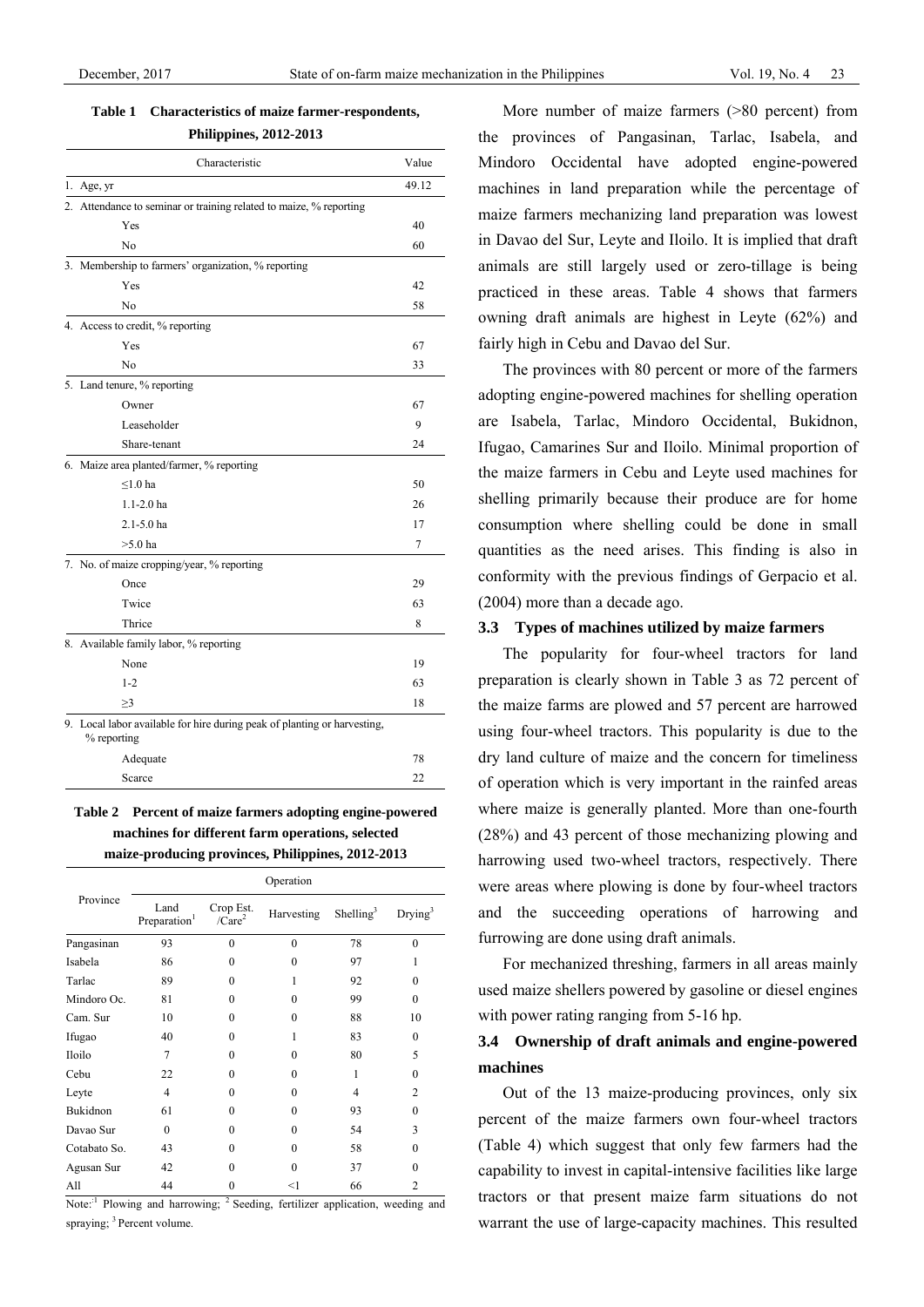in low mechanization level of some maize farms as farmers were contented with using draft animals and some even resort to zero tillage practice. Maize farmers who mechanized land preparation mostly depend on custom service providers.

**Table 3 Type of machines used by farmers in mechanizing maize farm operations, Philippines, percent reporting, 2012-2013** 

|                | Plowing |                          |              | Harrowing                                           | Shelling                        |         |
|----------------|---------|--------------------------|--------------|-----------------------------------------------------|---------------------------------|---------|
| Province       | tractor | 1 tractor                | tractor      | Two-wheel Four-whee Two-wheel Four-wheel<br>tractor | Engine<br>rating (hp) reporting | Percent |
| Pangasinan     | 5       | 95                       | 78           | 22                                                  | 12.5                            | 61      |
| Isabela        | 8       | 92                       | $\theta$     | 100                                                 | 12.5                            | 49      |
| Tarlac         | 35      | 65                       | 92           | 8                                                   | 16.0                            | 55      |
| Mindoro<br>Oc. | 9       | 91                       | 92           | 8                                                   | 16.0                            | 98      |
| Cam. Sur       | 10      | 90                       | $\Omega$     | 100                                                 | 5.0                             | 42      |
| Ifugao         | 10      | 90                       | $\theta$     | 100                                                 | 16.0                            | 68      |
| <b>Iloilo</b>  | 100     | $\theta$                 | 100          | $\mathbf{0}$                                        | 8.0                             | 54      |
| Cebu           | 50      | 50                       | 50           | 50                                                  | 16.0                            | 100     |
| Leyte          | 100     | $\theta$                 | 100          | $\theta$                                            | 8.0                             | 67      |
| Bukidnon       | 10      | 90                       | $\mathbf{0}$ | 100                                                 | 10.0                            | 48      |
| Davao Sur      |         | $\overline{\phantom{a}}$ |              | $\qquad \qquad \blacksquare$                        | 12.0                            | 44      |
| Cotabato S.    |         | 100                      | $\Omega$     | 100                                                 | 12.0                            | 40      |
| Agusan Sur     | 3       | 97                       | $\Omega$     | 100                                                 | 10.0                            | 19      |
| All            | 28      | 72                       | 43           | 57                                                  |                                 |         |

**Table 4 Ownership of draft animals and farm machineries, maize-producing provinces, Philippines, 2012-2013** 

|               |                 | Ownership of draft animals and farm machines |                    |                  |
|---------------|-----------------|----------------------------------------------|--------------------|------------------|
| Province      | Draft<br>animal | Four-wheel<br>tractor                        | Irrigation<br>pump | Maize<br>sheller |
| Pangasinan    | 14              | 9                                            | 35                 | $\overline{4}$   |
| Isabela       | 41              | 12                                           | 12                 | 8                |
| Tarlac        | 17              | 20                                           | 67                 | 2                |
| Mindoro Oc.   | 24              | 7                                            | 60                 | 11               |
| Camarines Sur | 18              | 10                                           | -                  | 12               |
| Ifugao        | 23              | 10                                           | 1                  | 10               |
| Iloilo        | 27              | 6                                            |                    | 12               |
| Cebu          | 38              | $\overline{c}$                               | 1                  | 1                |
| Leyte         | 62              | 1                                            |                    | 1                |
| Bukidnon      | 9               | $\overline{2}$                               |                    | 4                |
| Davao Sur     | 29              | $\Omega$                                     |                    | $\Omega$         |
| Cotabato So.  | 16              | $\mathfrak{D}$                               |                    | $\overline{c}$   |
| Agusan Sur    | 24              | $\Omega$                                     | 1                  | $\Omega$         |
| All           | 26              | 6                                            | 14                 | 5                |

On the average, about one-fourth (26%) of the maize farmers still own draft animals. These draft animals are used to plow, harrow, furrow, cultivate and haul. Relatively higher proportion of farmers maintain draft animals in Leyte, Isabela, Cebu, Iloilo, and Davao del Sur while lower percentage of farmers have draft animals in Bukidnon, Pangasinan, South Cotabato, Tarlac and Camarines Sur. Some farmers also own irrigation pumps (14%). Nine out of the 13 sample provinces purely rely on rain for corn irrigation.

Despite the highly mechanized shelling operation of maize farms in most areas, few maize farmers own shelling facilities. This shows that most maize farmers depend on custom service providers for their shelling needs or they depend on manual labor to shell.

The dominant agro-ecologies where maize is planted would explain the trend of technology adoption among maize farmers. Maize is generally grown in rainfed lowlands, upland plains and rolling-to-hilly agro-ecologies (Gerpacio et al., 2004). Large engine-powered machines for land preparation would not be practical on rolling-to-hilly areas where significant areas are planted to maize. Gerpacio et al. (2004) also reported that these agro-ecologies are almost totally dependent on rainfall or from water pumped from ground or surface water sources or from government supplied shallow tube wells. This would explain the relatively greater number of maize farmers that are maintaining draft animals and irrigation pumps.

# **3.5 Percent of maize area or volume of maize harvest mechanized**

For maize farms, land preparation that includes plowing and harrowing were considered fairly mechanized as the 13 provinces reported mechanization level of 49 percent based on total area planted to maize (Table 5). The provinces of Pangasinan, Isabela, Tarlac and Occidental Mindoro were already highly mechanized, with extent of mechanization higher than 75 percent. Maize areas from these provinces could be classified as rainfed lowland where machines for land preparation could be used effectively.

The findings of Gerpacio et al. (2004) could shed light on the relatively lower degree of mechanization in land preparation in maize farms. Their research team reported that maize in the Philippines is largely grown in the rainfed lowland, upland plain and rolling-to-hilly agro-ecologies. In the rainfed lowlands, exemplified by four villages in Isabela and Mindoro Occidental in the study they conducted, the extent of farm mechanization during land preparation was 70-95 percent. This finding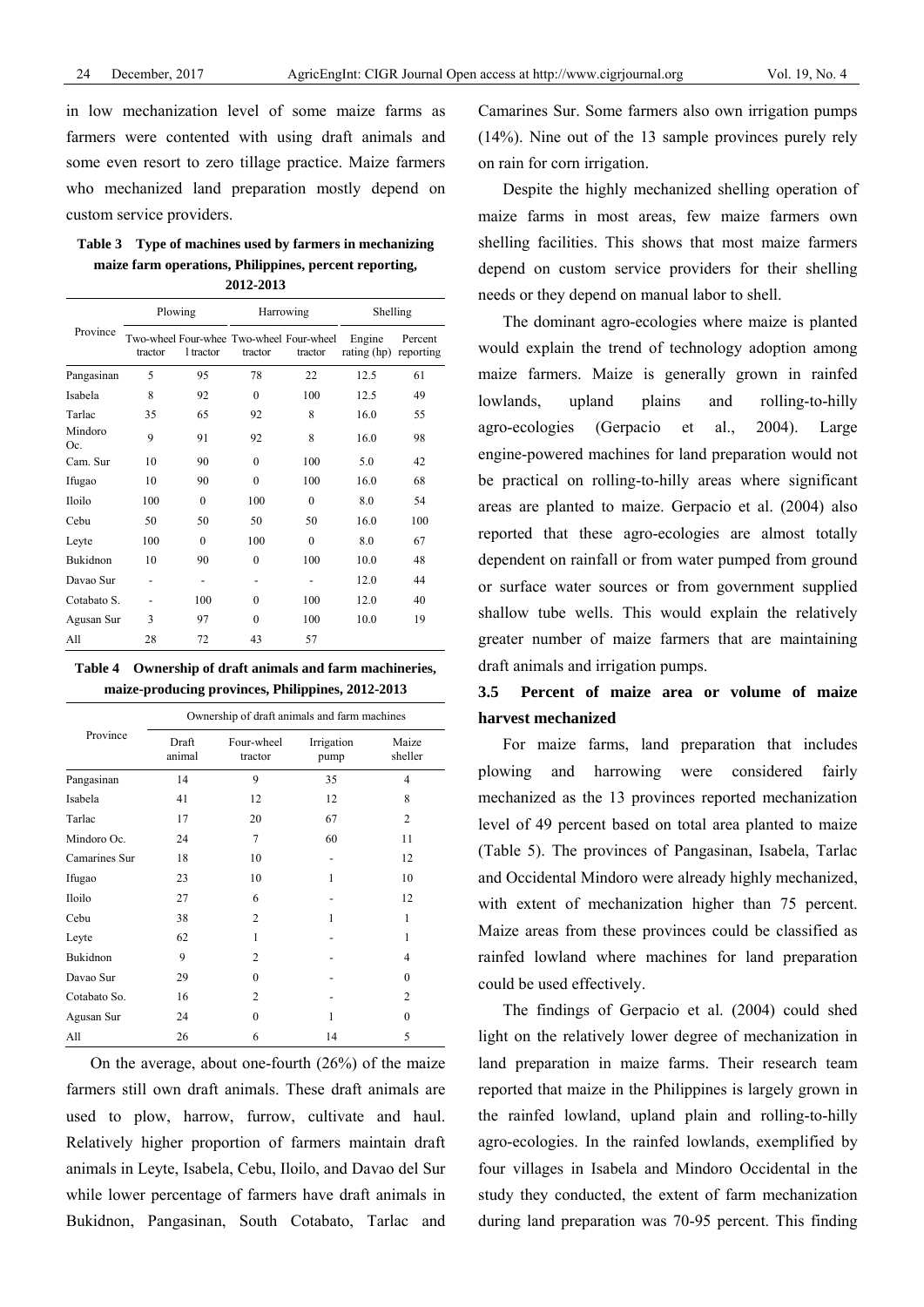conforms with the recent findings on the degree of mechanizing land preparation. They also reported that only plowing was mechanized in the upland plains with harrowing and furrowing being done using animal draft power. Land preparations in the rolling-to-hilly areas were done manually or with the use of draft animals. The use of large engine-powered machines for land preparation especially in rolling-to-hilly areas is not feasible not only because of the rugged terrain but also due to the absence of access roads to the inner production areas.

**Table 5 Percent of maize area or volume of harvest mechanized, selected maize-producing provinces, Philippines, 2012-2013** 

|                | Operation                        |                                 |            |                       |            |  |  |  |  |
|----------------|----------------------------------|---------------------------------|------------|-----------------------|------------|--|--|--|--|
| Province       | Land<br>preparation <sup>1</sup> | Crop Est.<br>/Care <sup>2</sup> | Harvesting | Shelling <sup>3</sup> | $Drying^3$ |  |  |  |  |
| Pangasinan     | 97                               | $\Omega$                        | $\theta$   | 91                    | $\Omega$   |  |  |  |  |
| Isabela        | 96                               | $\theta$                        | $\theta$   | 97                    | 1          |  |  |  |  |
| Tarlac         | 92                               | $\theta$                        | 1          | 93                    | $\theta$   |  |  |  |  |
| Mindoro Oc.    | 76                               | $\theta$                        | $\theta$   | 100                   | $\theta$   |  |  |  |  |
| Cam. Sur       | 19                               | $\theta$                        | $\theta$   | 88                    | 9          |  |  |  |  |
| Ifugao         | 52                               | $\theta$                        | 1          | 85                    | $\theta$   |  |  |  |  |
| Iloilo         | 6                                | $\Omega$                        | $\Omega$   | 91                    | 5          |  |  |  |  |
| Cebu           | 22                               | $\theta$                        | $\theta$   | 6                     | $\theta$   |  |  |  |  |
| Leyte          | 8                                | $\theta$                        | $\theta$   | 6                     | $\theta$   |  |  |  |  |
| Bukidnon       | 63                               | $\theta$                        | $\theta$   | 75                    | $\theta$   |  |  |  |  |
| Davao Sur      | $\theta$                         | $\Omega$                        | $\Omega$   | 67                    | $\theta$   |  |  |  |  |
| South Cotabato | 48                               | $\Omega$                        | $\Omega$   | 73                    | 6          |  |  |  |  |
| Agusan Sur     | 60                               | $\Omega$                        | $\Omega$   | 30                    | 0          |  |  |  |  |
| All            | 49                               | 0                               | $<$ 1      | 70                    | 2          |  |  |  |  |

Note: <sup>1</sup> Plowing and harrowing; <sup>2</sup> Seeding, fertilizer application, weeding and spraying;  $3$  Percent volume.

For operations such as planting, weeding, spraying and harvesting, manual power is still applied by using implements such as maize seeder or jabber and knapsack sprayer.

Shelling registered the highest mechanization degree (70% of the total volume of harvest) in all the provinces. The provinces of Occidental Mindoro, Isabela, Tarlac, Pangasinan and Iloilo recorded mechanization degree higher than 90 percent. Other provinces with highly mechanized shelling operation were Camarines Sur, Ifugao, Bukidnon, South Cotabato and Davao del Sur. Meanwhile, the provinces of Cebu, Leyte and Agusan del Sur reported lowest mechanization degree from among the 13 provinces. Maize farmers in these areas mainly use manual shelling. It is important to note that most farm holdings in these areas were below one hectare and farmers were growing white maize for home consumption.

Mechanical drying of maize has been practiced in three provinces with Camarines Sur leading in the volume of maize dried through mechanical dryers. The grain drying centers established in the maize-producing villages of Camarines Sur could have helped in the dissemination and/or increased utilization mechanical drying technology. Harvesting of maize in this province falls during the wet season, requiring the use of mechanical dryers to effectively dry maize.

# **3.6 Level of farm power utilization**

Across all locations and major on-farm operations, the average power utilized from land preparation to shelling is 172.12 hp-hr  $ha^{-1}$  (Table 6). Mindoro Occ. and Tarlac provinces registered highest power utilization at 196 hp-hr  $ha^{-1}$  while maize farmers in Cebu reported lowest power usage at  $145$  hp-hr ha<sup>-1</sup>. High power utilization indicates use of mechanical power and/or multiple applications of the different power sources. Some farmers, especially the owners of machines tend to cultivate their farms more often for more thorough land preparation.

Land preparation (plowing, harrowing and furrowing), registering  $114.98$  hp-hr ha<sup>-1</sup>, is the most power-intensive operations constituting 66.8 percent of the total power utilized from land preparation to shelling. A big portion of the power utilized for land preparation is utilized for plowing (43.6%) while the remaining power is used for harrowing (32.1%) and furrowing (24.3%). The average power utilized in plowing ranges from 40.86 to 63.08 hp-hr ha-1, with Tarlac, Pangasinan and Isabela farmers reporting highest power utilizations.

Next to land preparation, shelling is the second most power-intensive operation utilizing an average of  $35.15$  hp-hr ha<sup>-1</sup>. The power utilized for shelling is almost similar in all areas. Small variations noted were mainly due to rating of engines used and the number of laborers involved in threshing operation. In Cebu, white maize farmers reported an average of  $18.76$  hp-hr ha<sup>-1</sup> as they only employ manual method of shelling their harvest.

Based on the existing practices and available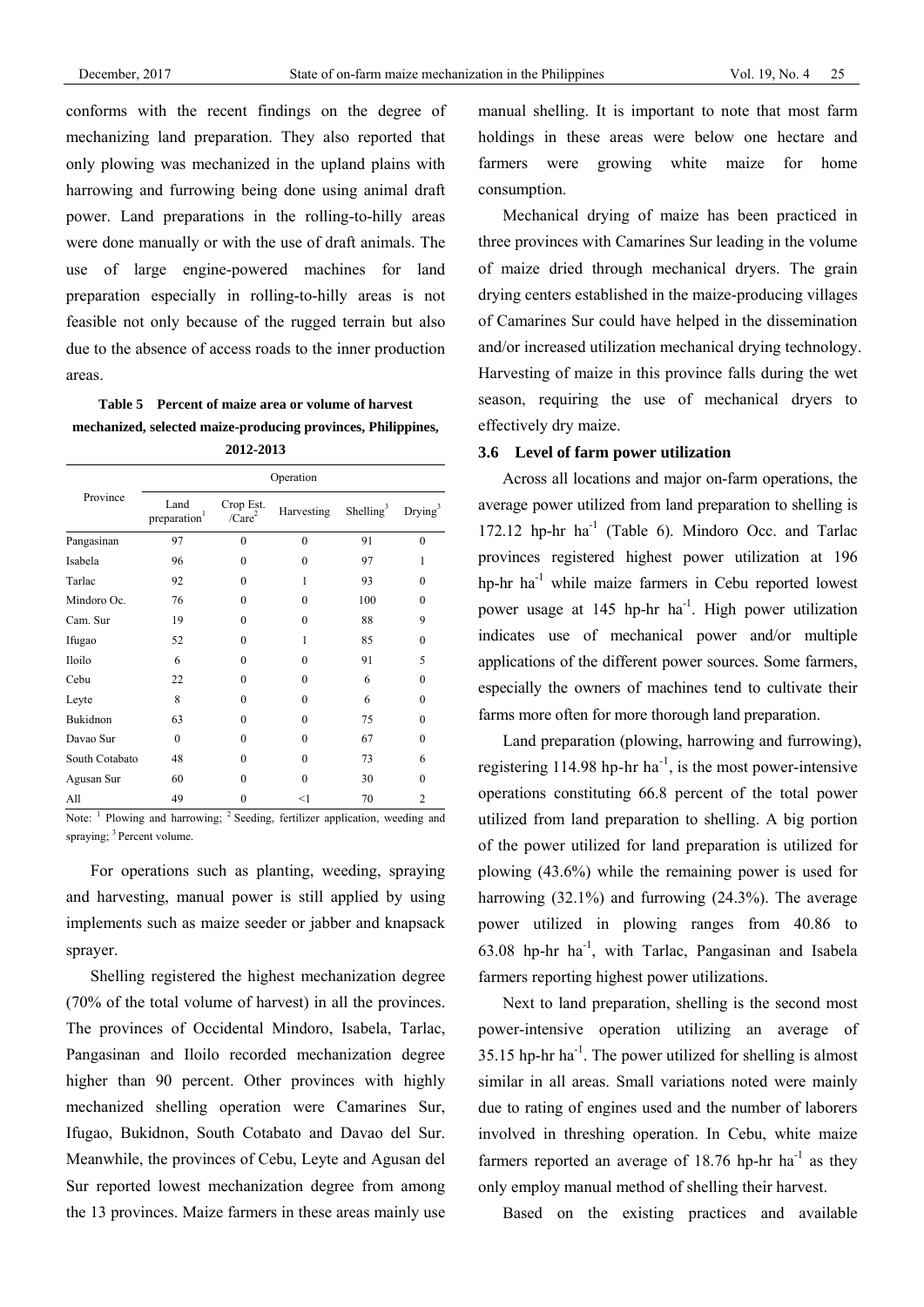technologies currently in use in the maize production areas, planting and harvesting are the two most labor-intensive farm operations where manual labor is still employed. Weighted power utilization for planting is 7.34 hp-hr ha<sup>-1</sup> (range of 5.03 to 9.94 hp-hr ha<sup>-1</sup>) while harvesting has  $9.77$  hp-hr ha<sup>-1</sup>.

| Table 6 Level of farm power utilized, production operation, maize production areas, Philippines, 2012-2013 |  |  |  |  |  |  |  |  |
|------------------------------------------------------------------------------------------------------------|--|--|--|--|--|--|--|--|
|------------------------------------------------------------------------------------------------------------|--|--|--|--|--|--|--|--|

| Province     | Land Prep.*                                  | Planting | Fert. App | Spray-ing | Weed-ing | Harves-ting | Shell-ing | Total  |  |
|--------------|----------------------------------------------|----------|-----------|-----------|----------|-------------|-----------|--------|--|
|              | (weighted hp-hr ha <sup>-1</sup> per season) |          |           |           |          |             |           |        |  |
| Pangasinan   | 134.77                                       | 7.87     | 4.05      | 0.24      | 0.44     | 10.49       | 34.64     | 192.50 |  |
| Isabela      | 120.88                                       | 7.82     | 3.02      | 0.84      | 1.27     | 8.58        | 36.23     | 178.64 |  |
| Tarlac       | 136.05                                       | 7.61     | 2.99      | 0.56      | 0.84     | 10.66       | 37.66     | 196.37 |  |
| Occ. Mindoro | 133.70                                       | 5.48     | 3.69      | 0.71      | 1.26     | 10.86       | 40.80     | 196.50 |  |
| Cam. Sur     | 107.52                                       | 6.54     | 4.11      | 0.81      | 1.83     | 8.95        | 35.36     | 165.12 |  |
| Ifugao       | 100.92                                       | 7.58     | 3.54      | 1.16      | 1.14     | 8.70        | 37.35     | 160.39 |  |
| Iloilo       | 99.62                                        | 7.94     | 3.41      | 1.33      | 0.90     | 8.06        | 36.94     | 158.20 |  |
| Cebu         | 109.63                                       | 5.03     | 3.06      | 0.47      | 0.44     | 7.84        | 18.76     | 145.23 |  |
| Leyte        | 120.51                                       | 8.02     | 2.03      | 0.34      | 0.56     | 11.24       | 39.26     | 181.96 |  |
| Bukidnon     | 114.74                                       | 8.10     | 2.14      | 0.35      | 1.45     | 12.47       | 35.96     | 175.21 |  |
| Davao Sur    | 99.40                                        | 6.74     | 2.73      | 0.54      | 2.67     | 8.49        | 30.54     | 151.11 |  |
| South Cot.   | 110.58                                       | 6.81     | 2.41      | 0.37      | 0.97     | 9.86        | 34.19     | 165.19 |  |
| Agusan Sur   | 106.39                                       | 9.94     | 3.09      | 0.69      | 0.96     | 10.80       | 39.26     | 171.13 |  |
| All          | 114.98                                       | 7.34     | 3.10      | 0.65      | 1.13     | 9.77        | 35.15     | 172.12 |  |

Note: \* Land preparation includes plowing, harrowing and furrowing.

Detailing the power utilized in all sample provinces, plowing (29%), harrowing (22%), shelling (20%) and furrowing (16%) are the major operations where 87 percent of the total power has been utilized (Figure 1). The trend in mechanizing production operations in maize followed the trend observed in rice where the most power intensive operations were mechanized first (Bautista, 2003).



Figure 1 Percent of total power utilized in different on-farm production operations of maize, Philippines, 2012-2013

#### **3.6 Constraints in agricultural machinery adoption**

High proportion (50%) of maize farmers cultivates one or less than one hectare of maize area. This situation limits adoption of most mechanization technologies, especially the large machineries. As shown in several studies, area planted is an important variable influencing use and ownership of agricultural machineries.

The study found that most farmers continuously utilize old and inefficient machines due to lack of capital to acquire new facilities. Usable life of machine or engine is often extended through constant repair or reconditioning. Inventory of facilities validated that commonly used machineries are already beyond their economic or useful life. This often results in high energy, repair and maintenance costs, delayed activities due to frequent breakdowns and inefficient operations, high postharvest losses and detrimental effect to the environment due to excessive emissions of harmful gases.

Result of the study showed that there are areas that encounter problems on shortage of labor but some areas also reported sufficiency of labor even during peak periods. Introduction of technologies that will reduce the utilization of labor such as combine harvesters and mechanical planters in these areas would likely encounter social repercussion.

Some farmers in Isabela, Ifugao and other maize-producing areas are practicing zero tillage to cut down land preparation costs and/or make use of residual soil moisture. Planting maize without thorough land preparation lowers productivity.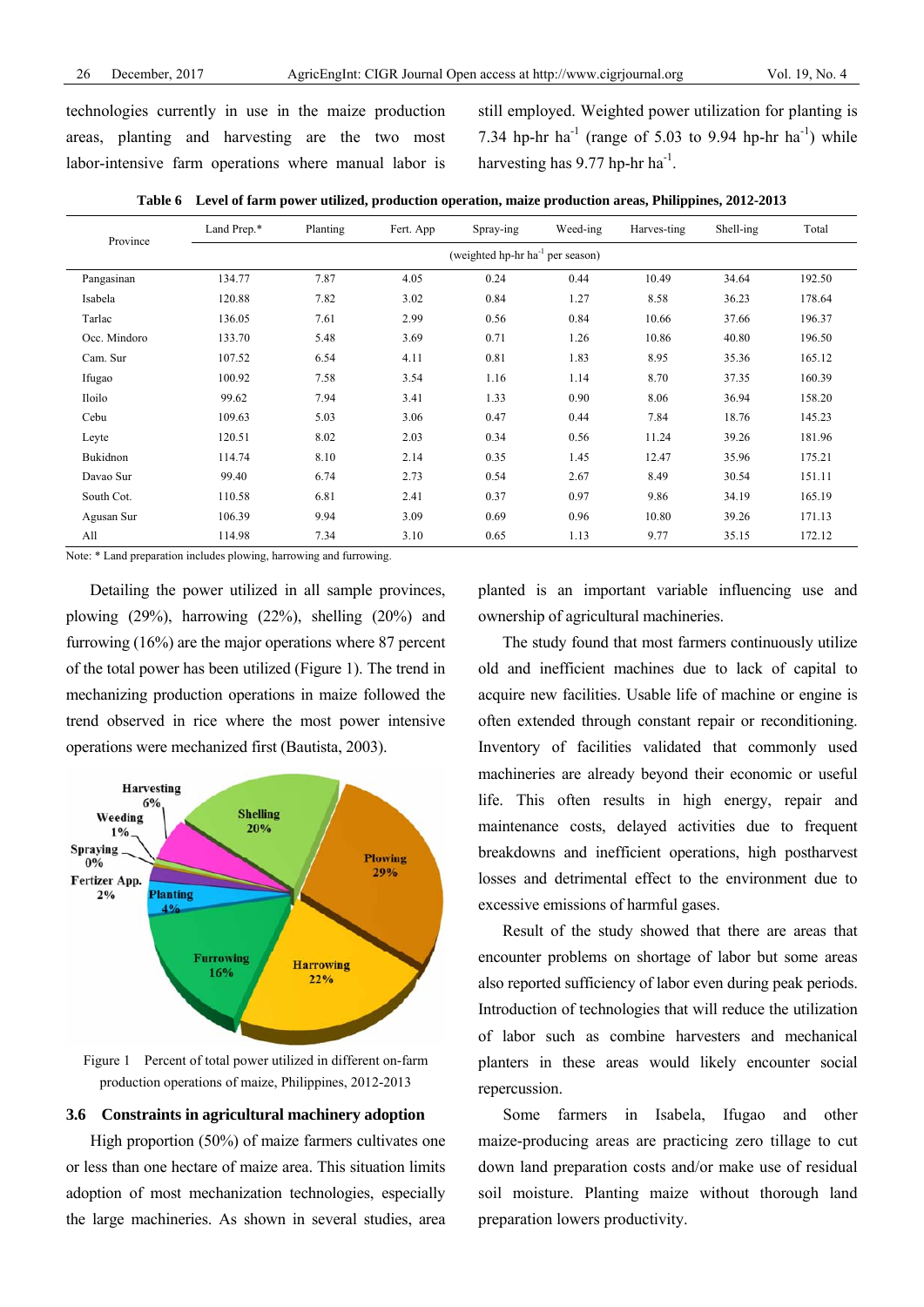Poor and/or absence of irrigation facilities and access roads impede mechanization especially the less favorable or far-flung areas. Certain areas are difficult to mechanize due to agro-ecological or topographical constraints. For example, large machineries such as tractors and combine harvesters require wide and semi-permanent access roads.

Many farmers, especially in remote areas have not seen or even heard about new technologies that could enhance their farm operations. Most machinery distributors in some areas only handle popular machineries usually procured by farmers.

## **4 Conclusion and recommendations**

There is considerable room for improving mechanization of maize in the Philippines based on the present status of on-farm mechanization. Considering the farmers' present practices and preferences, general conditions of the production areas and the limited number of units, more number of scale-appropriate engine-powered land preparation equipment are apparently needed.

As 50 percent of maize farmers have areas of one or less than a hectare, smaller machines that would facilitate operations and reduce drudgery are needed. For example, medium-sized four-wheel tractors (<50-hp rating) or two-wheel tractors should be prioritized in the rainfed lowlands or upland plains as this would be more appropriate not only to larger number of farmers but to the existing agro-ecological conditions of production areas.

Moreover, the prevailing agro-ecological conditions where maize are planted extremely necessitates the provision of equipment for irrigation water which include pumps and/or shallow tube wells, or other appropriate water-delivery equipment like the construction of ram pump in areas situated near streams of water.

The provision of mechanization technologies should not be limited on providing new or emerging technologies but also include replacement of old and inefficient machines that are continuously being used by farmers. The needs for replacing old inefficient maize shellers have been observed in most of the production areas.

The practice of maize cribbing using plastic-covered tunnel type rain shelters could be pilot tested in areas where harvesting falls during wet season. This practice can prevent or reduce mechanical damage due to wet shelling.

While majority of the production areas considered that labor during peak of planting and harvesting operations is still adequate, selective placement of mechanical planters and combine harvesters for demonstration and creation of awareness can be started especially in the production areas that are located near urban centers and where the scarcity of farm labor has already been felt. Scale-appropriate mechanical planters and harvesters can be provided by the government as pump-priming strategy in areas with problem on availability of labor, where there is control on irrigation water and where prevailing weather situation during harvesting season would permit combine harvesting. For example, mechanical planters can be adopted in areas where there is sufficient control of irrigation water and combine harvesters are generally used where maize are sufficiently dry during harvesting seasons.

The strategy of selective mechanization can partly address the issue of reduced labor utilization. Moreover, there is a need to provide alternative livelihood options for affected farmers. This was already done in some areas affected by growing popularity of combine harvesters in rice.

To address the constraint of small farm holdings, small machines should also be developed or promoted for individual or small group use. The use of smaller machines can reduce drudgery and may be more sustainable in areas that are less productive because of limited water.

Infrastructures such as irrigation and farm access roads are preconditions for mechanization, hence, the need to expedite implementation of these programs.

## **References**

- AMDP (Agricultural Mechanization Development Program). 2002. *AMDP brochure*. Institute of Agricultural Engineering, College of Engineering and Agro-Industrial Technology, University of the Philippines at Los Baños.
- Bautista, E. U. 2003. Mechanizing rice production and postharvest operations in the Philippines: present status, prospects and challenges. *Philippine Agricultural Mechanization Bulletin*, 10(2): 27–39.